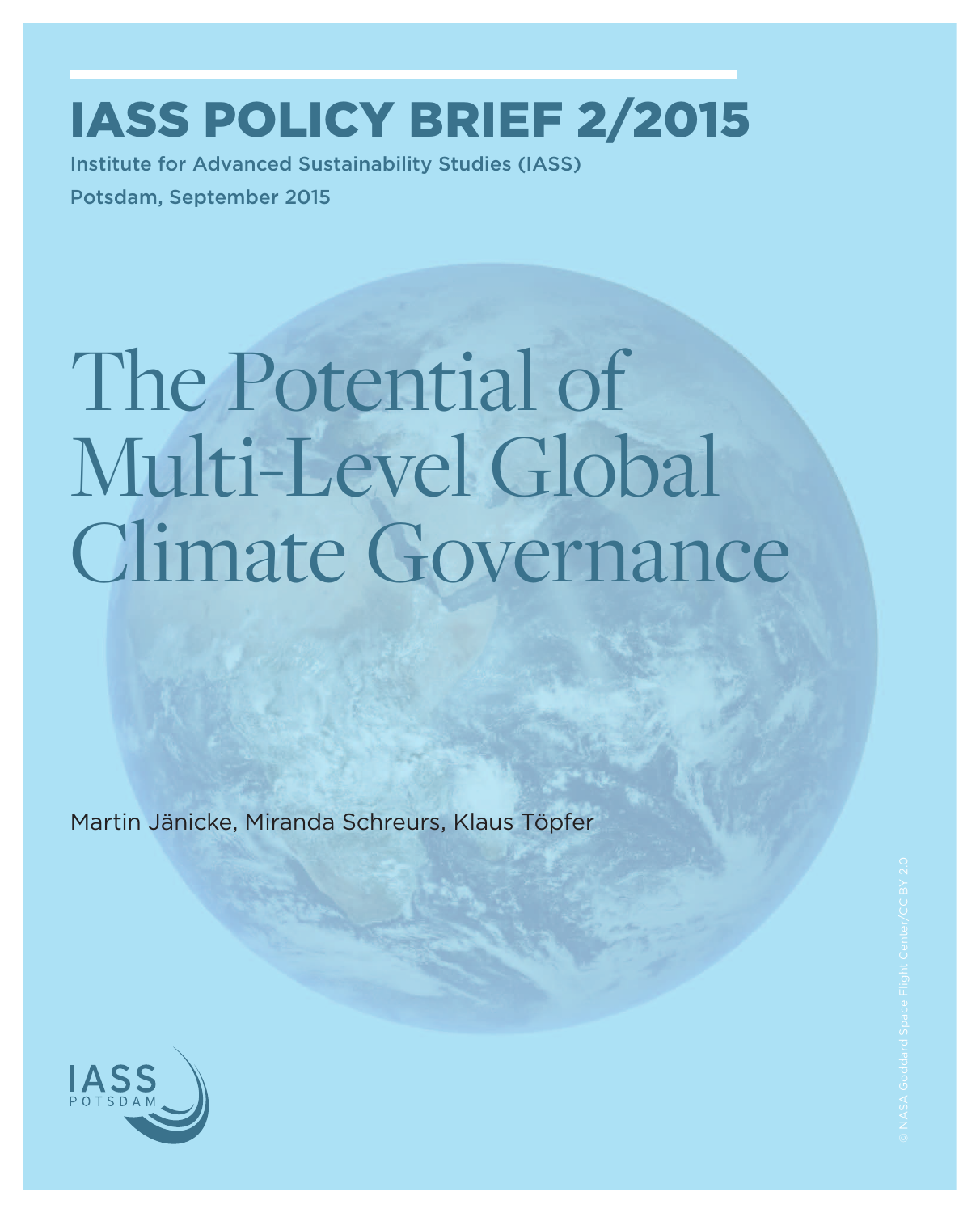Policy conclusions of a conference of the Environmental Policy Research Centre (FFU) at the Freie Universität  $\color{red}\bigstar$  Policy conclusions of a conference of the Environmental Policy Research Centre (FFU) at the Freie Unive<br>Berlin and the Institute for Advanced Sustainability Sciences (IASS), based on a conference in Potsdam, Germany (8 September 2014).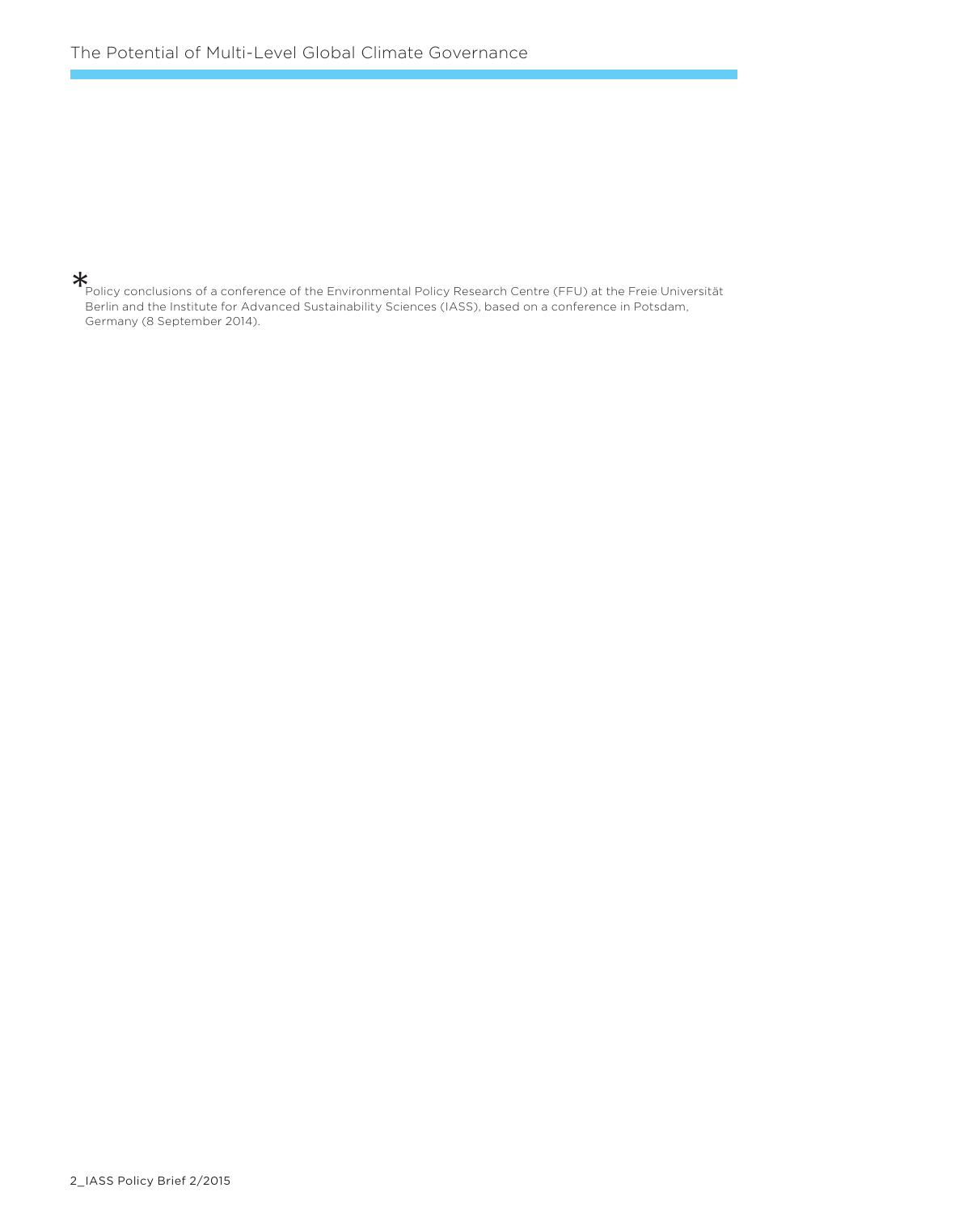or many years, the literature on global climate governance was characterised by a search for an optimal level of climate or many years, the literature on global<br>climate governance was characterised<br>by a search for an optimal level of climate<br>policy with a strong focus on the global level and the formation of international regimes. This was also reflected in climate politics. Even if many players had their doubts, the prevailing view was that this global problem needed a global solution. Thus, several authors and politicians stressed the importance of the global level.

More recently, the focus has shifted to local and regional contributions as well as the role of different stakeholders and economic sectors (such as the construction or the transport sector). This more "polycentric"<sup>1</sup> or multi-level<sup>2</sup> approach regards the plurality of actors and levels and the complexity of their interactions not as obstacles but rather as an opportunity for innovation, interactive learning, and the diffusion of technologies and supporting policy instruments.

Against this background, an IASS conference in September 2014 on the "global system of multi-level climate governance" explored the architecture of global climate governance. The focus was on the systemic dimension of multi-level climate governance.3 The following key recommendations for encouraging multi-level global climate governance systems emerged from this conference:

**Message 1:** The global system of multilevel climate governance, which relies on the 'Rio model' of global sustainability governance, has developed its own inherent logic, dynamics and stabilisation mechanisms. It provides a strong opportunity structure for the diffusion of innovation and interactive learning, which should be used as a basis for smart climate strategies.

**Message 2: Base climate policy on** existing best practices at different levels and provide channels for interactive learning. Provide targeted support to lower levels of government and stimulate horizontal dynamics through benchmarking, competition, lesson-drawing, cooperation, and networking. Apply ambitious targets and credible implementation programmes and raise ambitions and targets in cases of unexpected learning effects.

**Message 3:** To promote climate mitigation and adaptation at all levels, we recommend translating, where possible, climate policy objectives into the language and thinking of co-benefits, particularly those that will mobilise economic interests while also protecting the natural basis of life. This broader approach should be based on a coalition of government, business and civil society actors operating at all levels of the global multi-level system of climate governance.

1 Ostrom, E. (2010): Beyond Markets and States: Polycentric Governance of Complex Economic Systems, American Economic Review, vol. 100(3), 641–672.

- 2 Sovacool, B. K. (2011): An International Comparison of Four Polycentric Approaches to Climate and Energy Governance, Energy Policy, Vol. 39 (6), 3832–3844. See also: Bach, I./Flinders, M. (2004): *Multi-level Governance*, Oxford University Press, Oxford.
- 3 Biermann, F. (2014): Earth System Governance World Politics in the Anthropocene, MIT Press.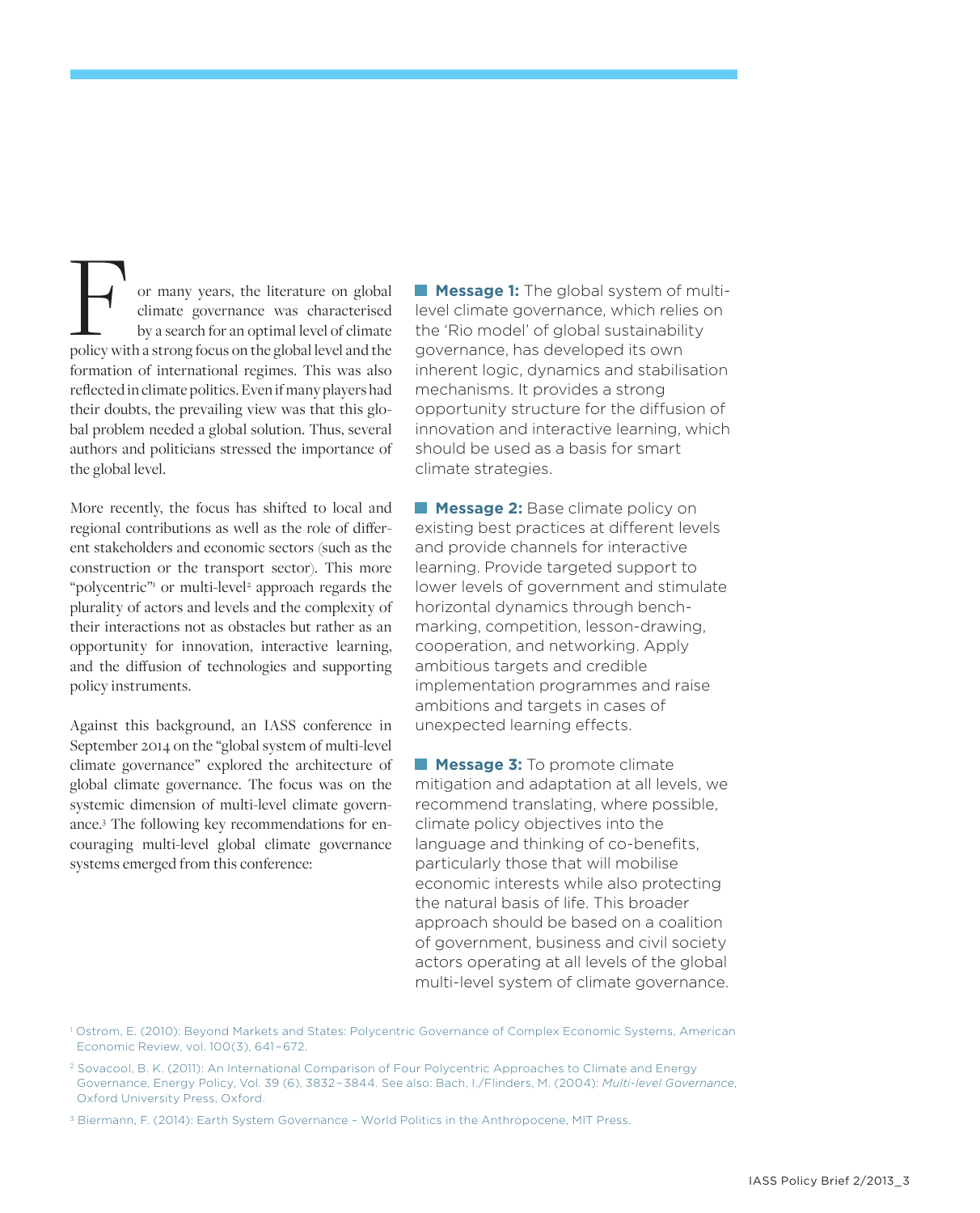### 1. Multi-level global governance: an invention of the 1992 Rio Summit

Climate policy is formed in a global system of multilevel and multi-sectoral governance. The United Nations Conference on Environment and Development (the 'Earth Summit') held in Rio de Janeiro, Brazil in 1992 codified these concepts in the Agenda 21 and the Rio Principles. The ambition of the Rio *governance* approach was to go beyond *government* action and mobilise the broadest possible spectrum of political, economic and civil society actors across policies, sectors and policy levels of the global system. Multi-level governance was the consequence of assuming that sustainability needs to be global and therefore requires the intermediate levels of the global political system, with each level having its own responsibilities, challenges, opportunities and horizontal dynamics (e.g. peer-to-peer lesson-drawing or competition). The 'Rio model' was the first governance model for a global transformation to sustainable development.4 This system was successful in the diffusion of the Agenda 21 process, at least in terms of agenda setting and policy formulation. Ten years after the Rio conference, 6,400 local Agenda 21 processes had been started.5 This was the first test of a global sustainability strategy that included the lowest level of local communities. However, there was a lack of implementation and far too few relevant changes in economic structures and outcomes. For a long time, the business sector played no significant part in most Agenda 21 programmes.





**Source:** Jänicke, 2013

4 Meuleman, L. (ed.) (2013): *Transgovernance. Advancing Sustainability Governance*, Springer, Berlin. 5 UNDP/OECD (2002): Sustainable Development Strategies – A Resource Book, Paris, New York.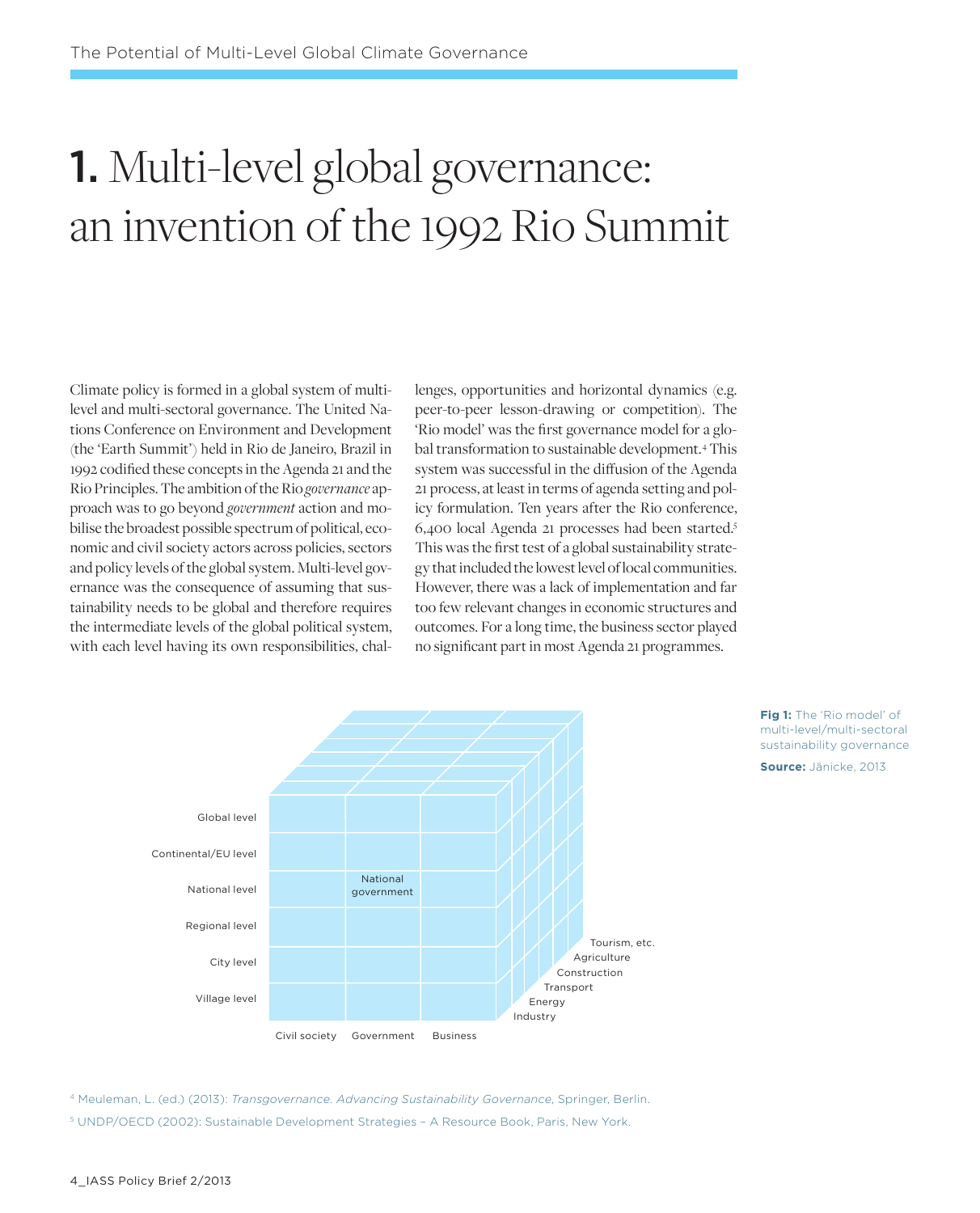Climate policy has used a similar model of multi-level and multi-sectoral governance. Yet efforts to address climate change have been more successful than Agenda 21 processes. The increasingly global success story of renewable energies is a prominent example. In this case, relevant economic interests could be mobilised at all levels of the global governance system. As part of the policy agenda of national governments and cities alike, green economy strategies also seem to have used this model successfully. But the system of global multi-level climate governance still appears to be the most advanced system and has by now its own inherent logic and dynamics. This system is characterised not only by inherent change dynamics but also by inherent elements of stability or robustness. For example, when a national or sub-national pioneer of climate governance that led in the past no longer leads, the baton may be passed on to another national or sub-national pioneer.<sup>6</sup> The global climate governance system has been so firmly established that it seems to be increasingly irreversible. The number of countries where climate policies are enshrined in legislation has doubled since 2007. The rise and strength of new interests in support of climate action may be a further indicator of the increased stability of the system.7 The new, more climate friendly interest base will, however, only become the mainstream if the actors that support the status quo are definitively weakened. This battle is not yet over.

### 2.Multi-level governance as an opportunity structure for the diffusion of innovation

Climate policy has revealed the remarkable potential of global multi-level governance for technical and political innovation, diffusion, and interactive learning across levels and sectors. Peer-to-peer learning and lesson-drawing from pioneer countries (or provinces and cities) has become a strong factor of diffusion. National and international networks have stimulated 'horizontal' peer-to-peer learning. The upscaling of best practice (innovation) at lower levels by higher levels is another strong factor behind greater diffusion. Vertical policy interventions by higher levels have induced horizontal dynamics and so on. Moreover, the high speed of diffusion has often induced secondary innovation, reducing costs and improving technologies such as renewable energy or energy-saving solutions.

Thus the system of multi-level and multi-actor governance provides an opportunity structure for innovation and the diffusion of climate friendly technologies as well as policies that support the markets for such technologies. The system and its communication structure enable demonstration effects for pioneer countries, provinces and cities. This opportunity structure can be used to promote ambitious and effective climate action. Smart policies can even accelerate change.<sup>8</sup>

6 Schreurs, M. (2013): Regionalism and Environmental Governance, in: Falkner, R. (ed.): *The Handbook of Global Climate and Environment Policy*, First Edition. Wiley-Blackwell, Hoboken, N.J., 358–374.

- 7 Patashnik, E. M. (2008): *Reforms at risk: what happens after major changes are enacted,* Princeton University Press, Princeton, N.J.
- 8 Jänicke, M. (2013): Accelerators of Global Energy Transition: Horizontal and Vertical Reinforcement in Multi-Level Climate Governance, Institute for Advanced Sustainability Studies (IASS), Working Paper, December 2013.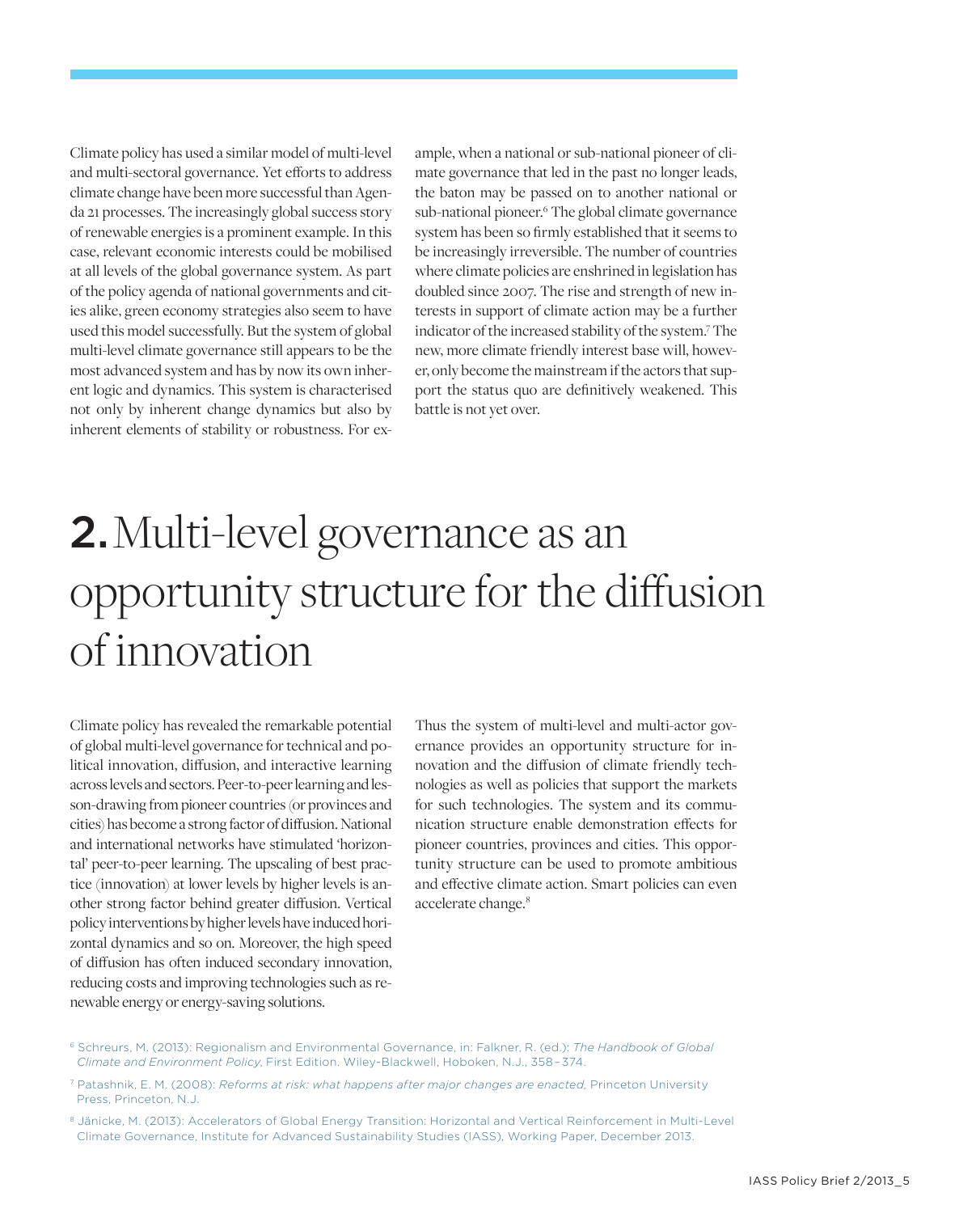## 3. Economic co-benefits: from burden sharing to opportunity sharing

A smart climate policy can give rise to many possible co-benefits for society and the economy. They offer us the opportunity to translate climate policy objectives into a broad variety of interests. The IPCC has presented 18 such potential co-benefits,9 a figure far beyond the former '*double* dividend'. Economic cobenefits have been highly important in mobilising business actors at all levels of the multi-level system of global climate policy.

| <b>Effect of mitigation measures on additional objectives or concerns</b>    |                                                                                   |                                                                                 |
|------------------------------------------------------------------------------|-----------------------------------------------------------------------------------|---------------------------------------------------------------------------------|
| <b>Economic</b>                                                              | <b>Social</b>                                                                     | <b>Environmental</b>                                                            |
| Energy security (7.9, 8.7, 9.7, 10.8,<br>11.13.6, 12.8                       | Health impact (e.g., via air quality<br>and noise) (5.7, 7.9, 8.7, 9.7, 10.8,     | Ecosystem impact (e.g., via air<br>pollution) (7.9, 8.7, 9.7, 10.8,             |
| Employment Impact (7.9, 8.7, 9.7,<br>10.8, 11.7, 11.13.6)                    | 11.7, 11.13.6, 12.8)<br>Energy/mobility access (7.9, 8.7,                         | 11.7, 11.13.6/7, 12.8<br>Land use competition (7.9, 8.7,                        |
| <b>New Business</b><br>opportunity/economic activity<br>(7.9, 11.7, 11.13.6) | 9.7, 11.13.6, 12.4<br>(Fuel) Poverty alleviation (7.9, 8.7,<br>9.7, 11.7, 11.13.6 | 10.8, 11.7, 11.13.6 / 7)<br>Water use/quality (7.9, 9.7, 10.8,<br>11.7, 11.13.6 |
| Productivity/competitiveness<br>(8.7, 9.7, 10.9, 11.13.6)                    | Food security (7.9, 11.7, 11.13.6/7)<br>Impact on local conflicts (7.9, 10.8,     | Biodiversity conservation (7.9, 9.7,<br>11.7, 11.13.6                           |
| Technological spillover/innovation<br>(7.9, 8.7, 10.8, 11.3, 11.13.6)        | 11.7, 11.13.6                                                                     | Urban heat island effect (9.7, 12.8)                                            |
|                                                                              | Safety/disaster resilience (7.9, 8.7,<br>9.7, 10.8, 12.8                          | Resource/material use impact<br>(7.9, 8.7, 10.8, 12.8)                          |
|                                                                              | Gender impact (7.9, 9.7, 11.7, 11.13.6)                                           |                                                                                 |

**Fig 2:** Co-benefits of climate mitigation (IPCC 2014)

The numbers in brackets refer to chapters of the cited IPCC 2014 report.

If climate policy focuses on the economic and noneconomic co-benefits identified by the IPCC in 2014, it will be able to connect climate policy objectives with a broad interest base. Each of those co-benefits

has the potential to unleash transformation processes that could not be tapped into from a narrow climate perspective.

9 IPCC: *Climate Change 2014: Mitigation of Climate Change*, Cambridge University Press, New York.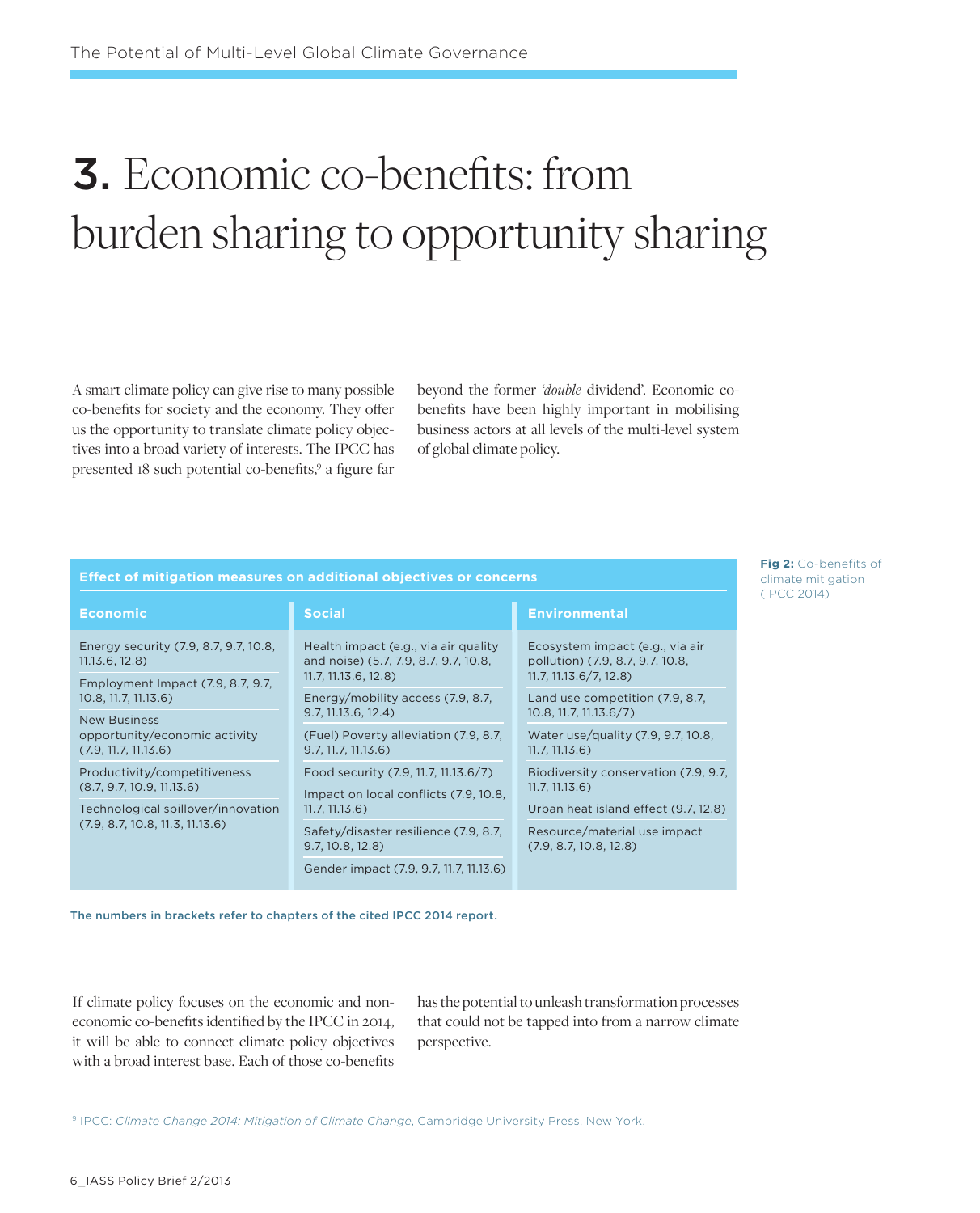### 4.The growing importance of the sub-national level

Although there have been many hurdles to developing a strong climate policy globally, there are also signs of progress if one embeds global climate policy within a multi-level perspective. Various climate policies have moved from the sub-national to the national, European and global levels, integrating the best practices and policy innovations of lower levels. This was supported by strong top-down influences. It seems that the process of global climate negotiations, with its push for more ambition, has been at least a catalyst for this dynamic process.

In the past decade, the importance of the sub-national levels of provinces and cities/local communities has also been increasing. One indicator of this is the growing membership and the increased influence of international networks of regions and cities (e.g. ICLEI, C40, Covenants of Mayors, or the Network of Regional Governments for Sustainable Development). National networks of sub-national actors are also playing an increasingly important role. Examples include the Solar Cities in India, the Low-Carbon Eco-Cities in China, and the "100 % Renewable Energy" network in Germany.

States and regions have taken remarkable initiatives. The nine US states that are part of the Regional Greenhouse Gas Initiative (RGGI) reduced their CO2 cap by 45 % in 2014 (EIA, 2 March 2014); twelve Chinese provinces are planning to reduce their CO<sub>2</sub> emissions by 1.3 billion tonnes by 2020; and Scotland plans to have 100 % green power by 2020.

In the REN21 2014 Global Status Report, the role of cities has been described as follows: "Thousands of cities and towns worldwide have policies, plans, and targets to advance renewable energy, often outpacing ambitions of national legislation. […] City and local governments acted to reduce emissions, support and create local industry, relieve grid capacity stress, and achieve security of supply. […] Cities seek to share and scale up best practices. […] In turn, national governments often observe sub-national actions and consider using successful programmes as blueprints for national policies. […] Increased coordination among local, state and national government is opening the door for municipalities to further accelerate the uptake of renewable energy and stimulate rapid market transformation."10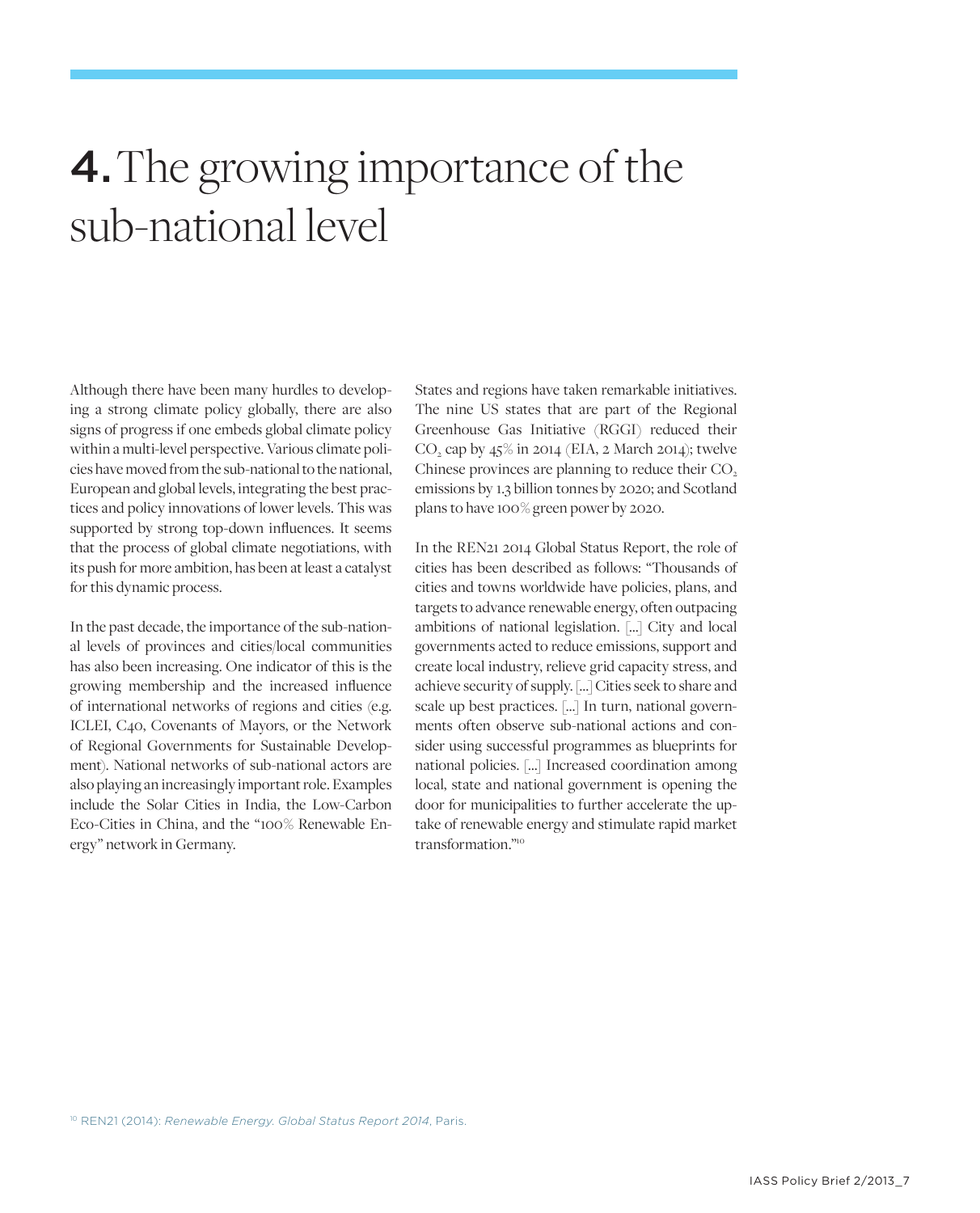#### 5. The case of the EU

The EU system of multi-level climate governance is the most advanced regional sub-system of the global system of climate governance. It is unique among multi-level systems in other regions of the world (NAFTA, African Union, ASEAN, or UNASUR). The most important difference lies in the fact that the EU has developed a multitude of often highly effective roles for itself in climate governance. The EU has the institutional power to formulate and implement ambitious policies. There are institutional mechanisms to upscale and harmonise the climate policy innovations of lower levels. The harmonisation of any member state's policy innovations under the Common Market often follows the "more stringent protective measure" clause of the Treaty on the Functioning of the European Union (art.  $193$ ).<sup>11</sup> Thus, the British emissions trading system and the German policy approach to supporting renewable energies were subsequently adopted by the EU and hence introduced in other member states. A strong institutional potential also exists at *regional and local level*, which is strengthened by the "principle of subsidiarity". The EU has induced strong horizontal dynamics at lower levels, for example, by launching the Covenants of Mayors. This

broad network has now amassed more than 6,000 members (including non-EU members). They have introduced more than 4,000 "Sustainable Energy Action Plans" (2014) with agreements to achieve greenhouse gas reductions of 28 % on average by 2020.

The multi-level dynamics of the EU can be described as a success in terms of goal attainment and governance. There is also a high share of climate-related investment. However, the persistent lock-in in unsustainable structures has been criticised: the coal interests in some European countries, including Germany, are cited as an example. And, of course, alongside tendencies towards acceleration in Europe there are also tendencies towards a 'slowdown'. The present economic situation cannot be ignored. Political leadership will remain important.12 Due to the lack of political leadership and ambition in its present climate policy, the EU has been characterised as a "leaderless leader".13 This paradox is the result of the strength and persistence of multi-level climate governance in Europe: weak political leadership in Brussels is being compensated by 'multi-level reinforcement' of climate governance in other parts of the system.

<sup>11</sup> Callies, Ch./Hey, Ch. (2013): Renewable Energy Policy in the European Union: A Contribution to Meeting International Climate Protection Goals? In: Ruppel, O. C./Roschmann, Ch./Ruppel-Schlichting, K. (eds): *Climate Change: International Law and Global Governance*, Vol. II, Nomos, Baden-Baden.

<sup>12</sup> Wurzel, R. K. W./Conelly, J. (2011): *The European Union as a Leader in International Climate Change Politics*, Routledge/UACES Contemporary European Studies, London and New York.

<sup>&</sup>lt;sup>13</sup> Jordan, A., van Asselt, H., Berkhout, F., Huitema, D. and Rayner T. (2012): Understanding the Paradoxes of Multi-Level Governing: Climate Change in the European Union, Global Environmental Politics 12(2), 43–66.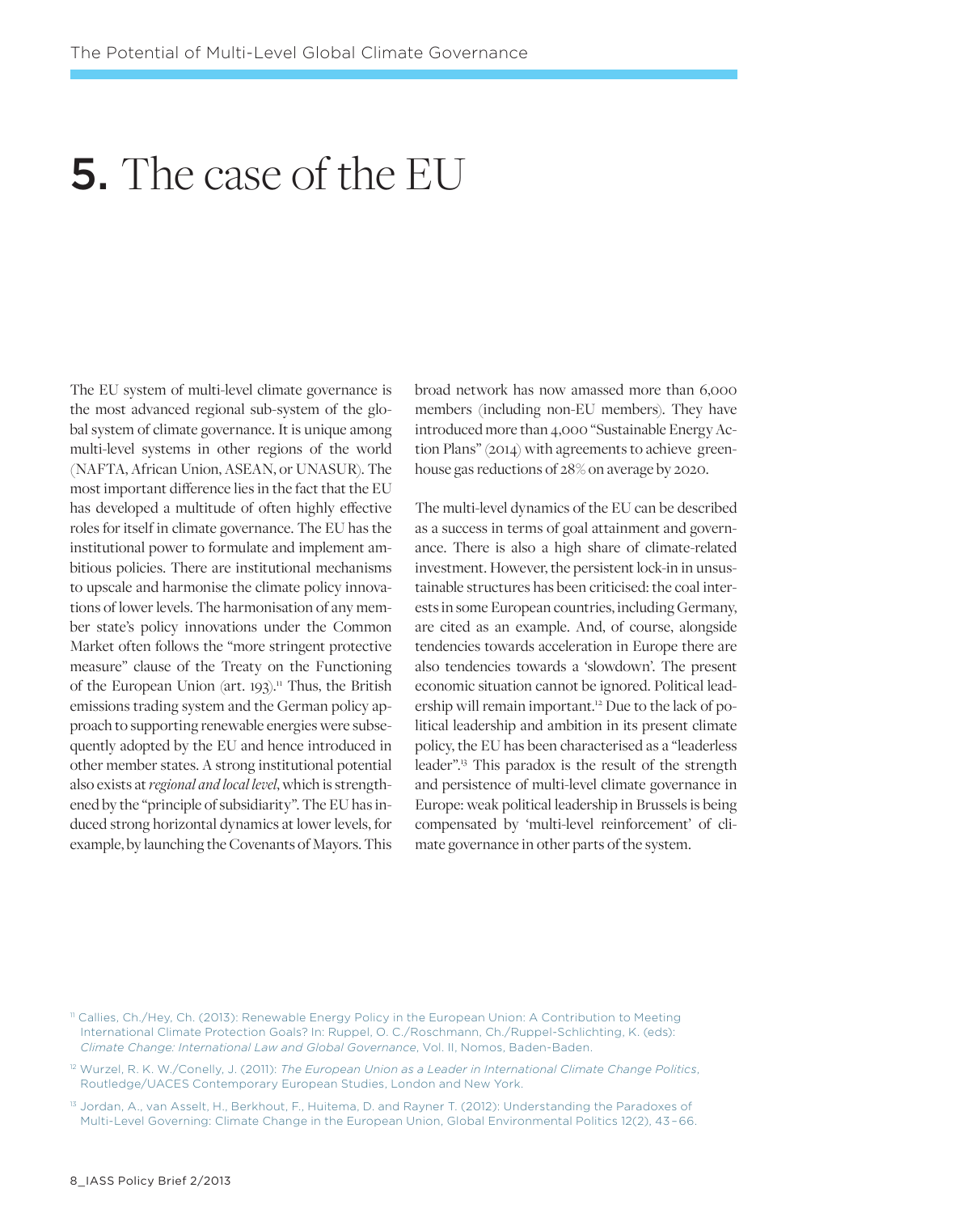#### **6.** Key Messages

**Message 1:** The global system of multilevel climate governance, which relies on the 'Rio model' of global sustainability governance, has developed its own inherent logic, dynamics and stabilisation mechanisms. It provides a strong opportunity structure for the diffusion of innovation and interactive learning, which should be used as a basis for smart climate strategies.

**Message 2:** Base climate policy on existing best practices at different levels and provide channels for interactive learning. Provide targeted support to lower levels of government and stimulate horizontal dynamics through benchmarking, competition, lesson-drawing, cooperation, and networking. Apply ambitious targets and credible implementation programmes and raise ambitions and targets in cases of unexpected learning effects.

**Message 3:** To promote climate mitigation and adaptation at all levels, we recommend translating, where possible, climate policy objectives into the language and thinking of co-benefits, particularly those that will mobilise economic interests while also protecting the natural basis of life. This broader approach should be based on a coalition of government, business and civil society actors operating at all levels of the global multi-level system of climate governance.

**Message 4: Multi-level climate** governance has been able to mobilise economic interests for climate friendly technologies down to the local level. Therefore it is essential to give targeted support to climate friendly, sustainable R&D initiatives and use the lead market mechanism where possible. Climate policy has to apply technological approaches and should be targeted to fostering technological change. This approach has been the most dominant and effective so far.14

14 IPCC (2014): *Climate Change 2014: Mitigation of Climate Change*, Chapter 15.6. (FN 10).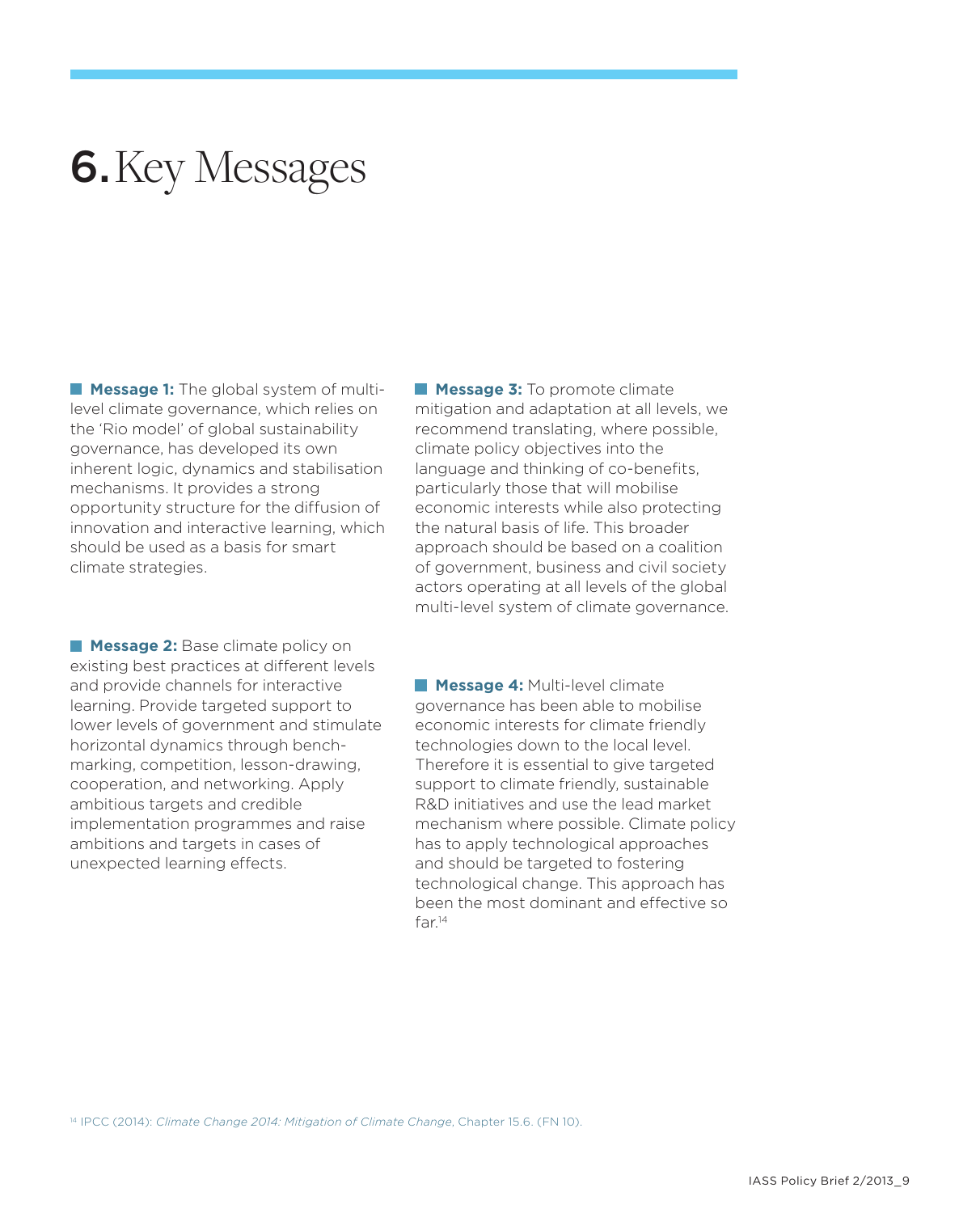**Message 5:** Although technological approaches are very important, climate policy must also go further to address non-technical aspects. These include the protection of greenhouse gas emission sinks. Other changes to infrastructure, lifestyles, norms, and institutions are also required.

**Message 7: National governments** as both individual and collective actors – generally have the largest capacities and should therefore lead with ambitious climate policies. National leadership necessitates involvement in a wide variety of networks. Competition within and between states can promote climate progress.

**Message 6:** The EU is a unique multilevel system with comparably strong institutions and specific potentials at all levels. To activate the unique opportunities in the EU system of multi-level climate governance, European political leadership must be strengthened. Raising the EU's level of ambition is a prerequisite for clean energy innovation, which is the most important economic co-benefit of climate governance.

**Message 8:** The growing importance of sub-national levels was observed in recent years. In this context it is necessary for the EU and its member states to provide targeted support to lower levels of government and private low-carbon investment.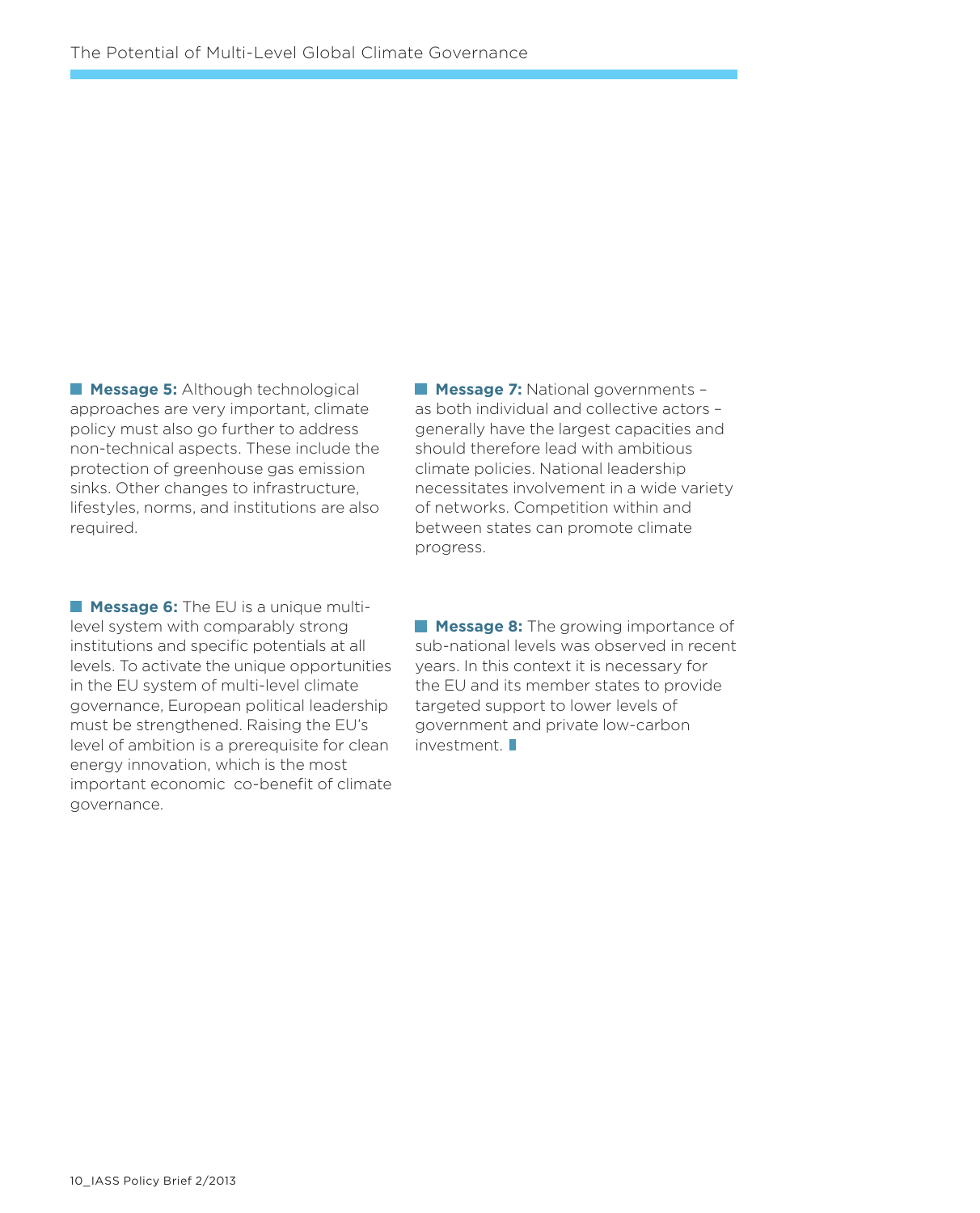IASS Policy Brief 2/2013\_11